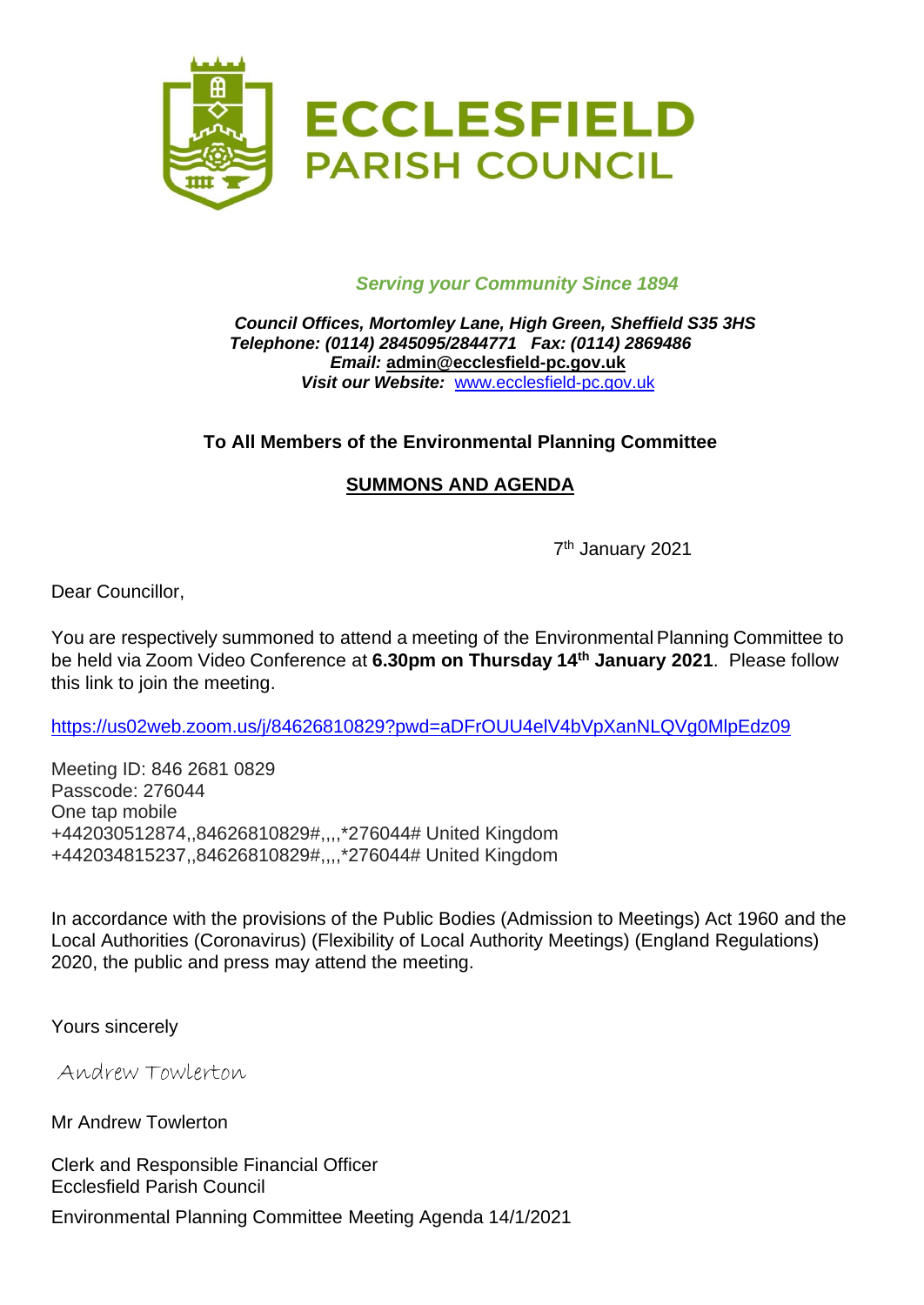# **Committee Membership**

**Councillor Alan Hooper (Chairman), Councillor David Ogle (Vice Chairman), Councillor John Brownrigg (ex officio), Councillor John Housley (ex officio) and Councillor Carol Levery.**

\*Substitute members may be appointed in accordance with Standing Order 4v.

\_\_\_\_\_\_\_\_\_\_\_\_\_\_\_\_\_\_\_\_\_\_\_\_\_\_\_\_\_\_\_\_\_\_\_\_\_\_\_\_\_\_\_\_\_\_\_\_\_\_\_\_\_\_\_\_\_\_\_\_\_\_\_\_\_\_\_\_\_\_\_

# **Chairman's Announcement**

Prior to the commencement of the meeting, the Chairman will outline the procedure for this remote meeting to ensure that the meeting is effective and lawful including:

- Councillors must observe the Council's Code of Conduct during the meeting.
- Voting procedure.
- Public session and exclusion of the press and public procedures.
- Anyone wishing to record is asked to let the Chairman of the meeting know prior to the start of the meeting. The meeting is being recorded by the Council.
- All Councillors present are required to state their name prior to the commencement of the meeting.

# **AGENDA**

# **2020/081 (EP). Apologies and Reasons for Absence**

To note apologies and approve reasons for absence.

# **2020/082 (EP). Declarations of Interest**

To consider any requests for dispensation.

To note any declaration or interests not already declared under the members Code of Conduct or members register of Disclosable Pecuniary Interests.

# **2020/083 (EP). Exclusion of Press and Public**

To consider the exclusion of the Press and Public in accordance with Public Bodies Admission to Meetings Act 1960 Section 1 (2) as amended due to the confidential nature of the business to be transacted.

# **2020/084 (EP). Public Participation Session**

To receive questions from members of the public under the direction of the Chairman and in accordance with the Council's Standing Orders. (standing order 3 states that the public participation session will be for no more than 15 minutes and a member of the public shall not speak for more than 3 minutes).

Environmental Planning Committee Meeting Agenda 14/1/2021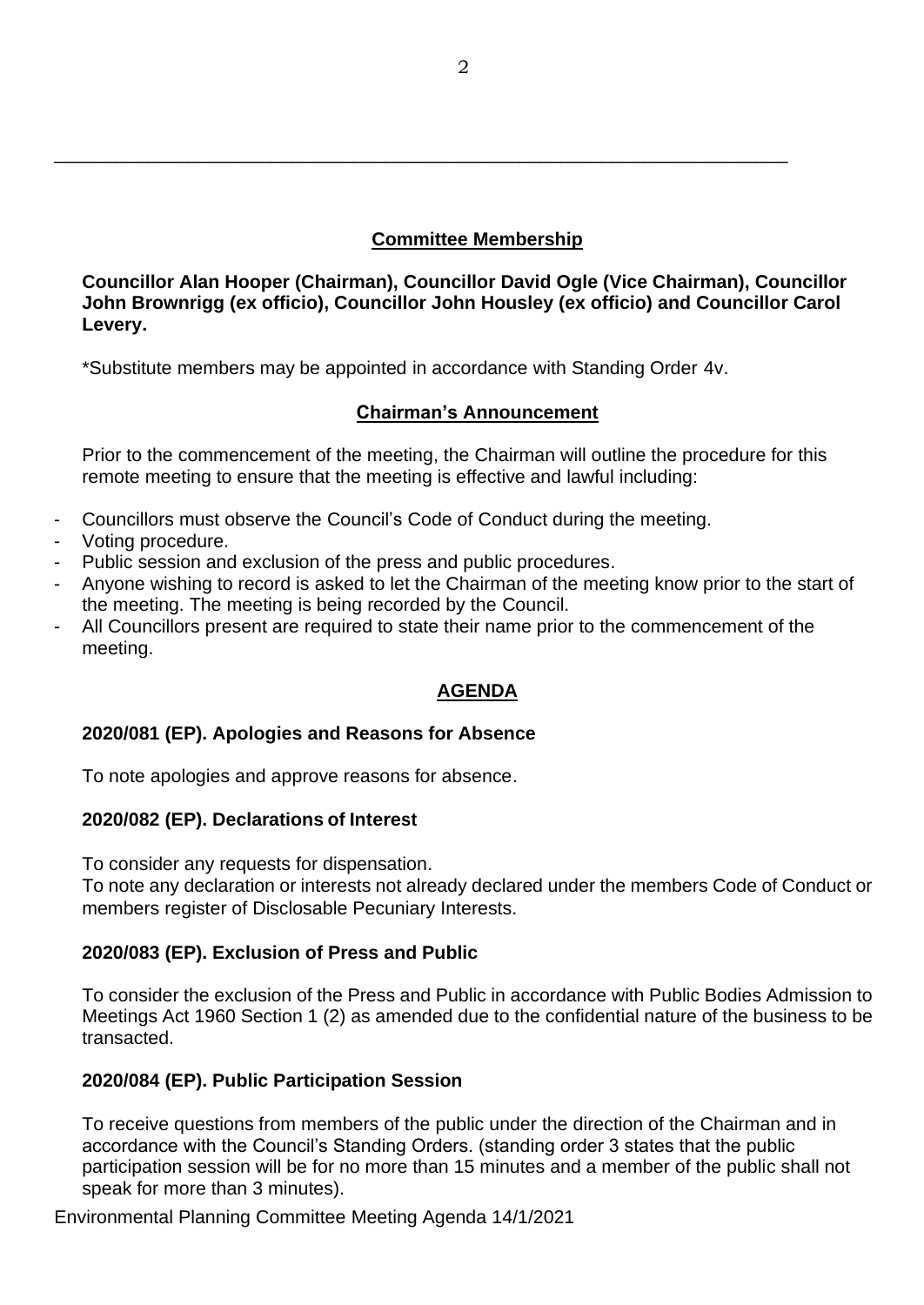Members of the public should please note that the Council reserves the right to respond in writing if any matter requires further research or consideration and that reports should be submitted in writing before the meeting so they can be dealt with under correspondence.

#### **2020/085 (EP). Environmental Planning Minutes**

To consider the draft Minutes, including actions, of the Environmental Planning Committee meeting held on 17 December 2020 (attached as item 85a).

#### **2020/086 (EP). Planning Matters**

86.1 To note and consider the list of planning applications for comment since the last meeting and any delegated to the Admin Officer in accordance with Council Policy**.**

| <b>Date</b><br>Received | Planning<br>Reference | <b>Site Location</b>                                                                          | <b>Brief Description of Proposal</b>                                                                                                                                                                          | <b>Date Comments</b><br>Due |
|-------------------------|-----------------------|-----------------------------------------------------------------------------------------------|---------------------------------------------------------------------------------------------------------------------------------------------------------------------------------------------------------------|-----------------------------|
| 11/12/2020              | 20/04328/FUL          | Land Adjacent 9,<br>Heyhouse Way,<br>Shefield, S35 3AP                                        | Application to erect a garage<br>(Application Under Section 73<br>to vary condition 2. (approved<br>plan) of planning permission no.<br>19/03517/FUL (Erection of<br>dwellinghouse with associate<br>parking) | 5/01/2021                   |
| 15/12/2020              | 20/04411/FUL          | 10 Griffiths Road,<br>Sheffield, S35 3GZ                                                      | Demolition of single-storey side<br>extension, erection of single-<br>storey side extension and new<br>brick outer skin to dwellinghouse                                                                      | 8/01/2021                   |
| 16/12/2020              | 20/04423/FUL          | 11 Farnaby Drive,<br>Sheffield, S35 4NY                                                       | Erection of first-floor side<br>extension to dwellinghouse over<br>a covered way and single-storey<br>rear/side extension                                                                                     | 8/01/2021                   |
| 18/12/2020              | 20/03972/ASPN         | <b>Harrison Springs,</b><br><b>Penistone Road,</b><br>Grenoside, Sheffield,<br><b>S35 1RS</b> | Enlargement of dwellinghouse<br>by erection of an additional<br>storey and single-storey<br>side/rear extension to<br>dwellinghouse                                                                           | 12/01/2021                  |
| 5/1/2021                | 20/04421/FUL          | 94 Wortley Road, High<br>Green, Sheffield,<br><b>S35 4LU</b>                                  | Basement conversion with front<br>light well and erection of front<br>porch                                                                                                                                   | 26/01/2021                  |
| 7/1/2021                | 20/04537/FUL          | 54 Monteney<br>Crescent, Sheffield,<br><b>S5 9DP</b>                                          | Erection of two-storey side and<br>single-storey rear extension and<br>alteration to front fenestration of<br>dwellinghouse                                                                                   | 27/01/2021                  |
| 7/1/2021                | 20/04117/FUL          | 209 High Street,<br>Ecclesfield, Sheffield,<br><b>S35 9XB</b>                                 | Erection of dwellinghouse                                                                                                                                                                                     | 27/01/2021                  |